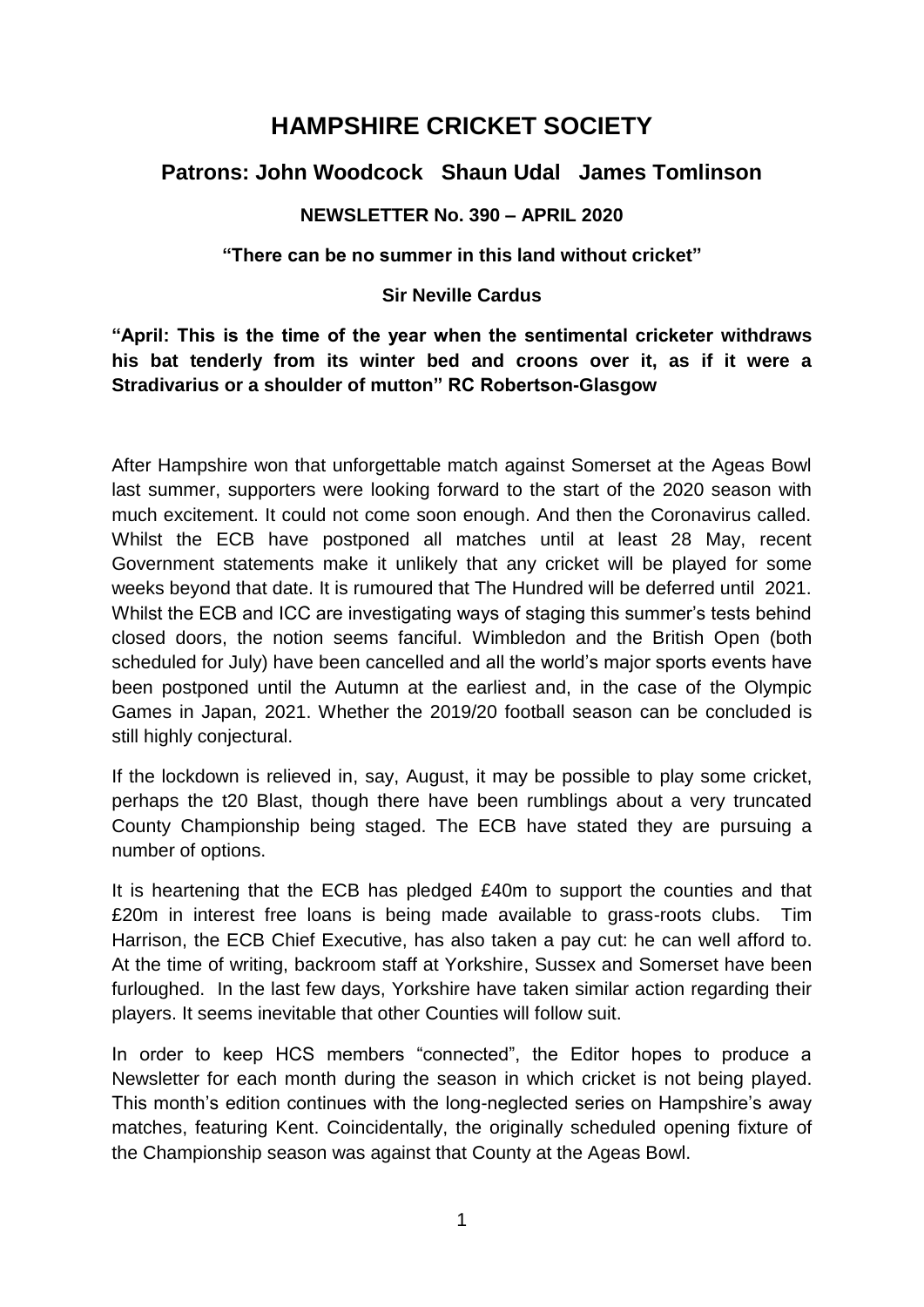# **HAMPSHIRE PLAYED THERE ONCE**

### **(6) KENT**

#### **Introduction**

Kent are Hampshire's longest standing opponents. Matches between the two counties originated in 1768, at Broadhalfpenny Down. Hampshire first travelled to Kent, to the Sevenoaks Vine Cricket Club ground, in 1774. The two sides played against each other on 34 occasions in the  $18<sup>th</sup>$  Century. Their final match in that epoch was staged at Dartford Brent in September 1792. Thereafter, though Hampshire won that match by an innings, their fortunes waned as their sponsors transferred their interest and support to London and the MCC. The two counties did not play each other again until after Hampshire became a first-class County in 1864.

However, an important connection was retained between the two Counties after 1829, when Hampshire's founding father, Thomas Chamberlayne, moved from Kent after he inherited the Cranbury Park Estate in Otterbourne. Kent cricket was especially strong at the time and there is evidence that Chamberlayne was acquainted with their players. He paid for Alfred Mynn, Fuller Pilch, and Edward Wenman to play for Hampshire in matches at the newly established Antelope Ground in Southampton between 1842 and 1844.

Hampshire have played first-class cricket at the following grounds in Kent:-

|                        | First<br>Match | Last<br>Match | P              | W  |                | D  |
|------------------------|----------------|---------------|----------------|----|----------------|----|
| Gravesend              | 1867           | 1884          | $\overline{2}$ |    | 2              |    |
| Southborough           | 1867           | 1867          |                |    |                |    |
| Catford                | 1875           | 1903          | $\overline{2}$ |    | $\overline{2}$ |    |
| Faversham              | 1876           | 1876          | 1              | 1  |                |    |
| Canterbury             | 1877           | 2019          | 65             | 10 | 23             | 32 |
| <b>Tunbridge Wells</b> |                |               |                |    |                |    |
| The Common             | 1878           | 1878          | 1              |    | 1              |    |
| Tonbridge              | 1885           | 1935          | 8              | 2  | 6              |    |
| <b>Tunbridge Wells</b> |                |               |                |    |                |    |
| <b>Neville Ground</b>  | 1902           | 2012          | 8              | 1  |                | 6  |
| <b>Blackheath</b>      | 1905           | 1905          | 1              |    |                |    |
| Dover                  | 1910           | 1932          | 4              |    | 3              | 1  |
| Folkstone              | 1929           | 1985          | 4              |    | 1              | 3  |
| Gillingham             | 1966           | 1968          | $\overline{2}$ |    |                | 1  |
| Maidstone              | 1967           | 1987          | 6              | 4  | 2              |    |
|                        |                |               |                |    |                |    |
|                        |                |               |                |    |                |    |

| 105 | 18 | 44 | 43 |
|-----|----|----|----|
|     |    |    |    |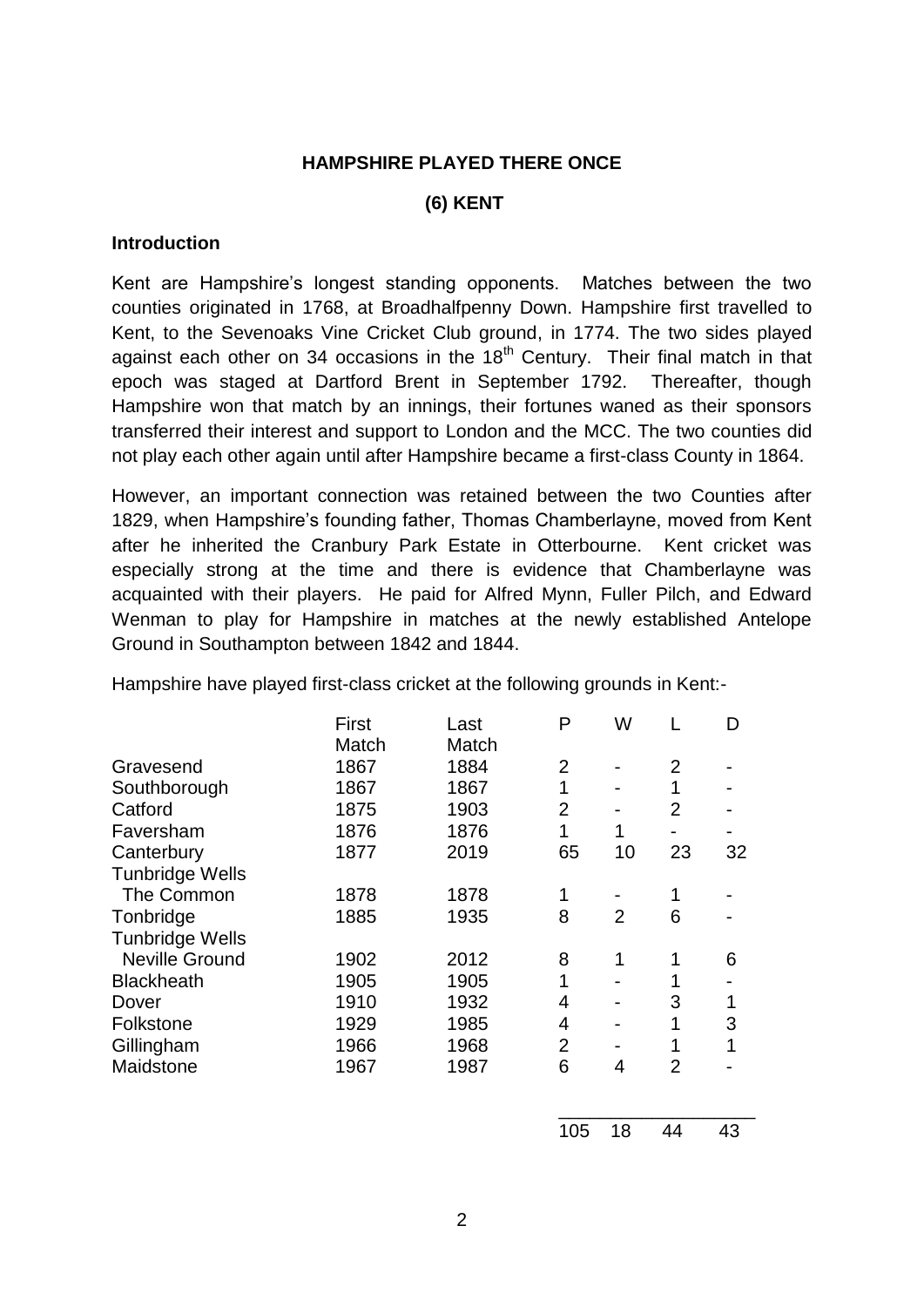As can be seen from the above table, Hampshire have played Kent away on no fewer than thirteen different grounds. On eight of those, they failed to win a match.

The first match was at Gravesend in 1867, which they lost by nine wickets. During the period from 1867–1885, when Hampshire lost their first-class status, they played Kent on eight occasions, winning only once, at Faversham in 1876 (see below). They were defeated in all the other seven matches.

Although Hampshire's first-class status was re-instated in 1895, they did not play Kent again until 1900. In the period from 1900–1914, Kent possessed arguably the strongest side ever seen in the County Championship, apart from Yorkshire in the 1930s and Surrey in the 1950s. Kent won the Championship four times (1906, 1909, 1910 and 1913). Their success was founded on a judicious mixture of amateur batsmen and professionals, the latter being tutored at the renowned Tonbridge nursery. Conversely, Hampshire were very weak; their strength in the early part of that era was determined by the availability of army batsmen. They became more competitive leading up to the First World War when Phil Mead, George Brown, Alec Kennedy and Jack Newman became established.

Kent therefore continued to rule the roost overwhelmingly. There were a series of catastrophic performances mainly at Tonbridge, as Kent recorded a number of twoday innings victories. Their tormentors were Colin Blythe (left arm spin), Arthur Fielder (right arm fast), Frank Woolley, who was a formidable all-rounder in those days, and a phalanx of stroke making batsmen.

Hampshire gained only their second win in Kent in 1908 at Canterbury, thirty-two years after their first. It was a close run affair as the County squeezed home by one wicket with five minutes to spare, Jimmy Stone and Newman adding an unbeaten 53 for the last wicket. They were warmly applauded by the Kent crowd. Earlier, Charles Llewellyn had taken five for 68 and five for 74.

The first ever draw between the two sides in Kent was in 1911, at Canterbury, Charles Fry scoring a century in each innings (123 and 112). The game generated some controversy when Blythe bowled a number of high full tosses into the sun to Fry. The latter complained that the action was deliberate and bad sportsmanship as it caused him to lose sight of the ball. The County recorded another win at Tonbridge in 1914, their hoodoo ground, thanks to Phil Mead's 117 in the first innings. It was Blythe's last match against Hampshire. In all matches against the County he had taken 166 wickets (avge 16.62), with the best of 9 for 30 at Tonbridge in 1904, a record bowling analysis for matches between the two sides. Within the cricket fraternity, there were few more lamented fatalities in WW1 than his at Passchendale on 8 November 1917.

Woolley continued to bamboozle Hampshire with the ball immediately after the War, but Blythe's mantle was eventually assumed by leg-spinner "Tich" Freeman. Kent continued to dominate. In 1926, at Canterbury, Percy Chapman (81 not out) and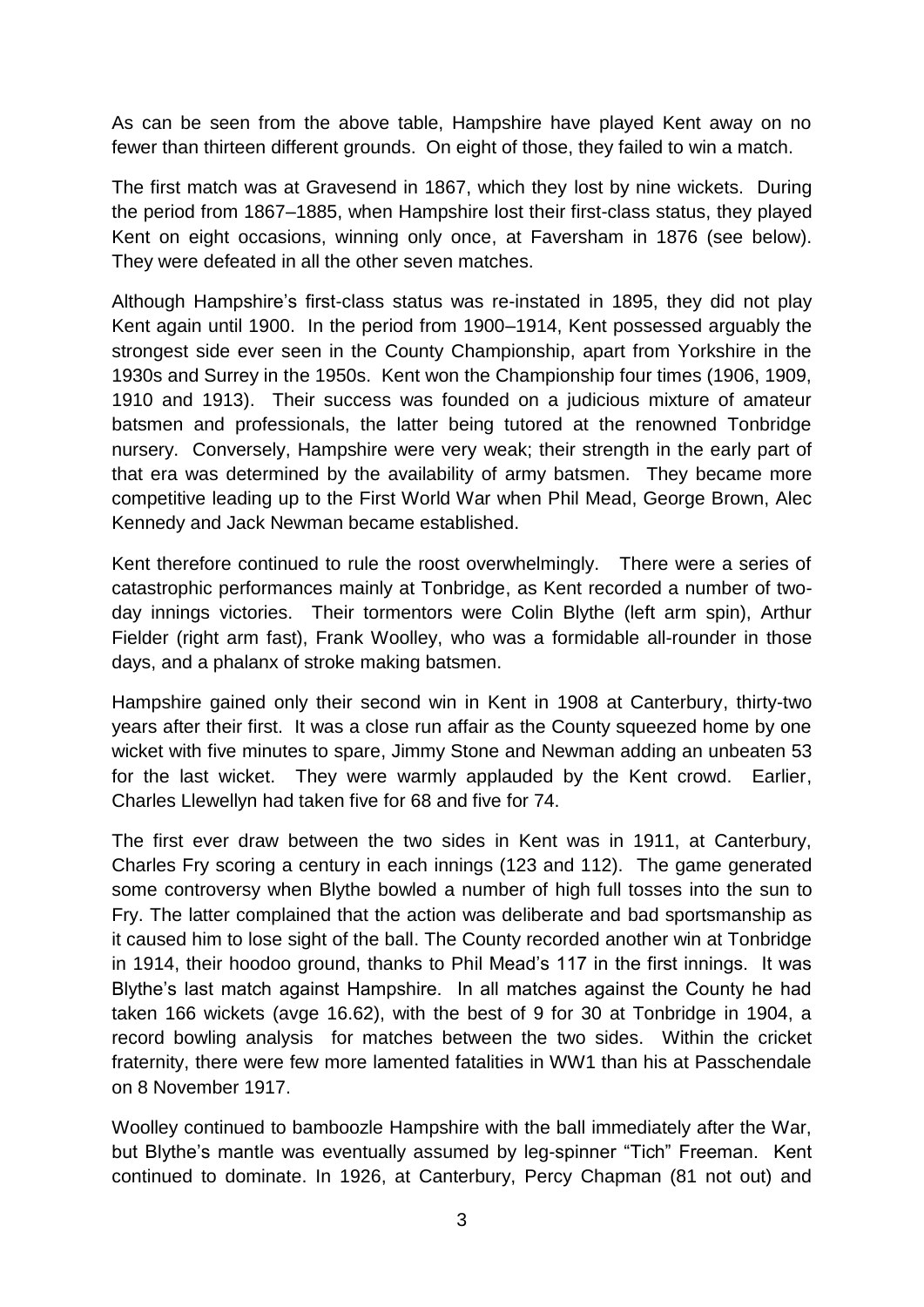Frank Woolley (62 not out) hammered the last 135 runs in only an hour to secure a nine wicket victory. In the following year, Phil Mead (128), after having batted stoutly for four hours, was caught at slip by Woolley off the final ball of the match, bowled by Freeman, thus handing Kent victory by an innings. Freeman took 14 wickets (6-38) and 8-91). It was not until 1935 that Hampshire won their fourth match in the County. On that occasion, Freeman was upstaged by Gerry Hill who took 14 wickets in the match (8–62 and 6–84). Hill's figures remain a record for a Hampshire bowler in Kent. It was Hampshire's last match on a ground that had given them so much grief in the early years of the Century.

Similar to the occurrence in 1914, Hampshire won their last match in Kent before WW2 in 1939. It was only their second win at Canterbury, their first there since 1908, and only their fifth overall. Their match winner was Giles Baring, who claimed ten wickets (5–67 and 5–43).

Hitherto, Hampshire had played at a number of different venues, but from 1946 – 1965, all the fixtures were played at Canterbury, often in the famous Festival when the ground was decked with decorative tents. In three of the four matches after the War, Kent continued to dominate by winning by an innings on each occasion. In 1949 Hampshire were bowled out twice on the second day with Doug Wright taking eleven wickets (5 –81 and 6–89). However, from 1950 – 1954 there was parity with all the matches being drawn. Hampshire eventually broke the cycle by recording a 30–run victory in 1955. Even then, it was a close run thing with Vic Cannings trapping Doug Wright leg before off the last ball of the match.

The finish to the next match in 1956 was also nail-biting. Kent, again with their last pair at the wicket, needed six off the last ball. A near run out ensued as for some inexplicable reason, the batsmen decided to run. Canterbury seemed to have a knack of producing tight finishes in matches between the two sides. Hampshire won again in 1958 and 1959, the first and still the only time they have won two consecutive matches in Kent.

Those matches between 1958 -1965 were notable for some fine performances by players with whom most members will have first become familiar with by way of sweet cigarette cards, newspapers and the tv coverage by Southern Television of matches between Hampshire, Sussex and Kent. The three games between 1963 and 1965 were all drawn, but with all three results possible until the final stages. In that period, Colin Cowdrey scored three centuries, as well as 99, Peter Richardson, Bob Wilson and Roy Marshall made two apiece, as did Danny Livingstone with a hundred in each innings in 1964. In 1963, Hampshire dismissed their opponents for 77 in the first innings with "Butch" White (6–46) and Derek Shackleton (3-26) bowling unchanged. The latter had also bowled unchanged when taking 7 for 71 in 34 overs in 1958. Bob Cottam claimed ten wickets in the match (6–38 and 4–36) in 1965.

Derek Underwood had, hitherto, been fairly quiet since his debut in 1963 but when the two sides moved away from Canterbury in the second half of the 1960s to play at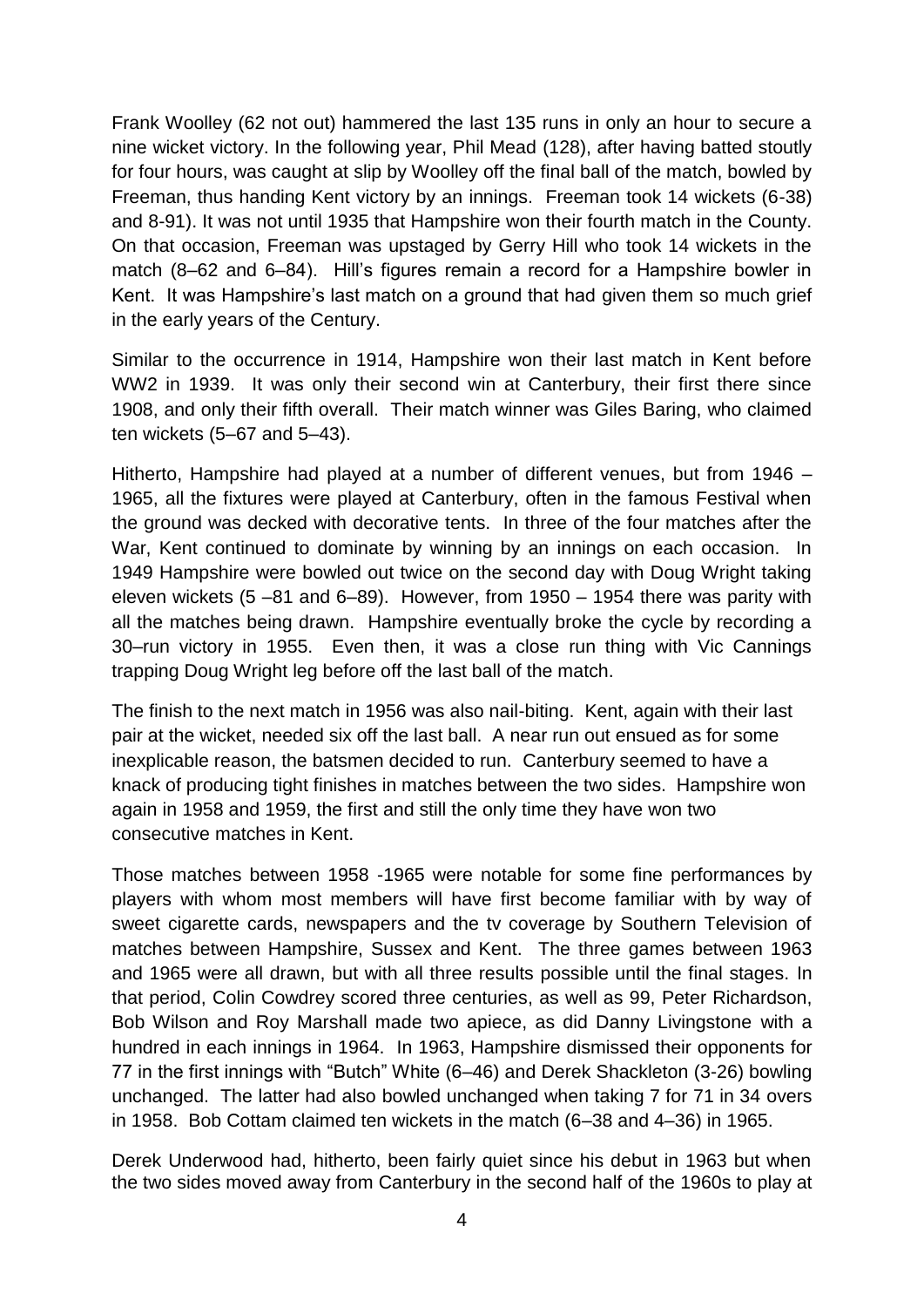grounds with unreliable wickets, he lived up to his nickname of "Deadly". First, he claimed match figures of 12-50 (7-35 and 5-15) at Maidstone in the first match between the two counties there in 1967. In the following year he claimed 11 wickets **(**4– 7 and 7**-**17) at Gillingham; Hampshire were shot out for 58 in the second innings.

In terms of percentage wins, Maidstone was Hampshire's best ground. Barry Richards made a princely 179 in 1976; Malcolm Marshall claimed ten wickets (6–55) and 4–54) in 1982.

Hampshire's sole victory at Tunbridge Wells was in 1974 when, of course, they were cruelly robbed of the County Championship by rain. David Turner, with 152, set up Hampshire's victory on the first day. Kent were forced to follow on – a rare occurrence indeed. Both Andy Roberts and Bob Herman claimed six wickets in the match as Hampshire eased home by seven wickets.

Hampshire also enjoyed spells of success at Canterbury under Mark Nicholas' captaincy by recording victories in 1988, 1990 and 1994. The middle of those matches produced yet another exciting finish. The County won by six runs with five balls to spare.

The two Counties have been in the same division in only ten of the twenty years since two divisions were introduced. With the exception of Tunbridge Wells in 2012, when Liam Dawson batted in the same innings on all four days of the match, all the games have been played at Canterbury. Kent won the first in 2000, Hampshire were successful in 2010 and 2014. The first of those matches produced, perhaps predictably, another tight finish. Both Counties needed to win to stay in division 1. Hampshire emerged as victors - just, Jimmy Adams memorably catching Simon Cook at short-leg off James Tomlinson's bowling with five minutes remaining. It was one of the highlights of Tommo's career. Kent were eventually relegated. In 2002, John Crawley, on his Hampshire debut, struck 272, the highest score by any batsman in matches between the two sides, and in 2005, Shane Warne hammered a thunderous maiden century- 107 not out off only 72 balls. In true Canterbury tradition, the final Kent pair were hanging on for a draw at the end of that game. Rob Key always enjoyed the Hampshire bowling; he scored four centuries, all at Canterbury, between 2002-2013.

The scores for the grounds on which Hampshire played only once are as follows:-

# **1867 Southborough**

Hampshire 41 and 212 Kent 231 and 23 – 1 Kent won by nine wickets.

In the first innings, Hampshire batted one man short, Henry (Harry) Holmes being absent. Their top scorer in that innings and the only man to reach double figures, was John May (20). He remains an enigmatic figure in that, hitherto, it has not been possible to trace his date and place of death.